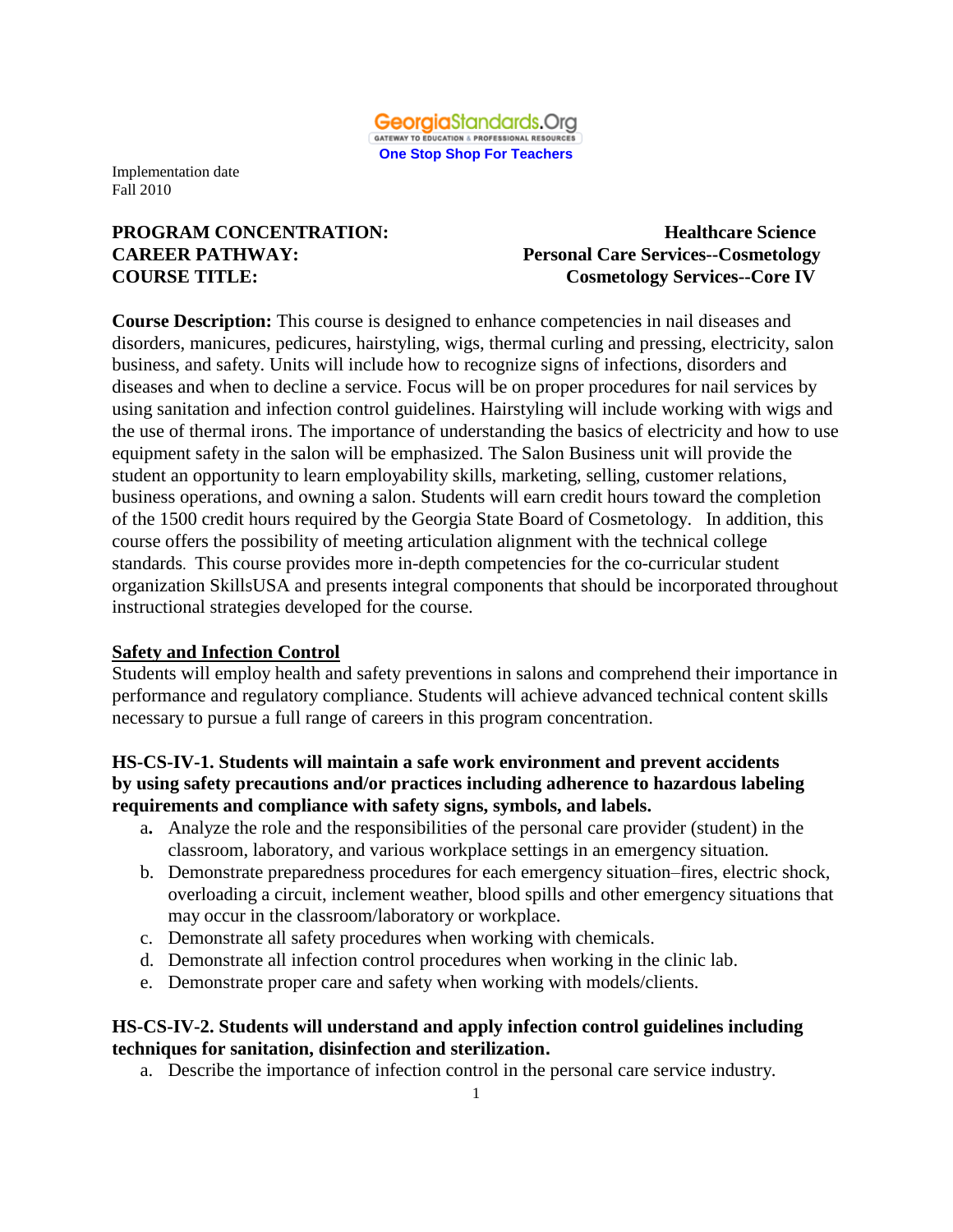#### **Georgia**Standards.Ora GATEWAY TO EDUCATION & PROFESSIONAL RESOURCES **One Stop Shop For Teachers**

Implementation date

Fall 2010

- b. Discriminate between the risk and prevention of contamination in the personal care service.
- c. Demonstrate sanitizing and disinfecting and sterilization techniques used in the personal care service industry.

## **Academic Standard(s):**

#### **SCSh2 Students will use standard safety practices for all classroom laboratory and field investigations.**

- a. Follow correct procedures when using scientific apparatus.
- b. Demonstrate appropriate techniques in all laboratory situations.
- c. Follow correct protocol for identifying and reporting safety problems and violations.

## **Skin, Scalp, and Hair**

Students will further their knowledge of cosmetology skills and develop the skills needed to perform services on clients in the areas of skin, scalp, hair, hairstyling, and nail care.

#### **HS-CS-IV-3. Students will perform scalp and hair treatments. Students will describe the usage of electrical implements and how they are used in scalp treatments.**

- a. Analyze hair and scalp to determine which type of treatment is needed.
- b. Explain the usage of electrical implements used for hair and scalp treatments.
- c. Demonstrate corrective scalp and hair treatments.
- d. Describe the usage of light therapy for corrective treatment.

# **Academic Standard(s):**

# **SPS7 Students will relate transformations and flow of energy within a system.**

## **HS-CS-IV-4. Students will perform a skin analysis and provide services suitable for the client's individual skin care needs**.

- a. Differentiate between a facial for dry skin and a facial for oily skin.
- b. Analyze skin to determine which facial services are needed and proceed with appropriate facial.
- c. Perform facial hair removal services: waxing, tweezing, etc.
- d. Perform an effective skin analysis.
- e. Perform exfoliation techniques using proper products.

#### **Academic Standard(s):**

# **SCSh3 Students will identify and investigate problems scientifically**.

- a. Suggest reasonable hypotheses for identified problems
- c. Collect, organize, and record appropriate data.
- e. Develop reasonable conclusions based on data collected.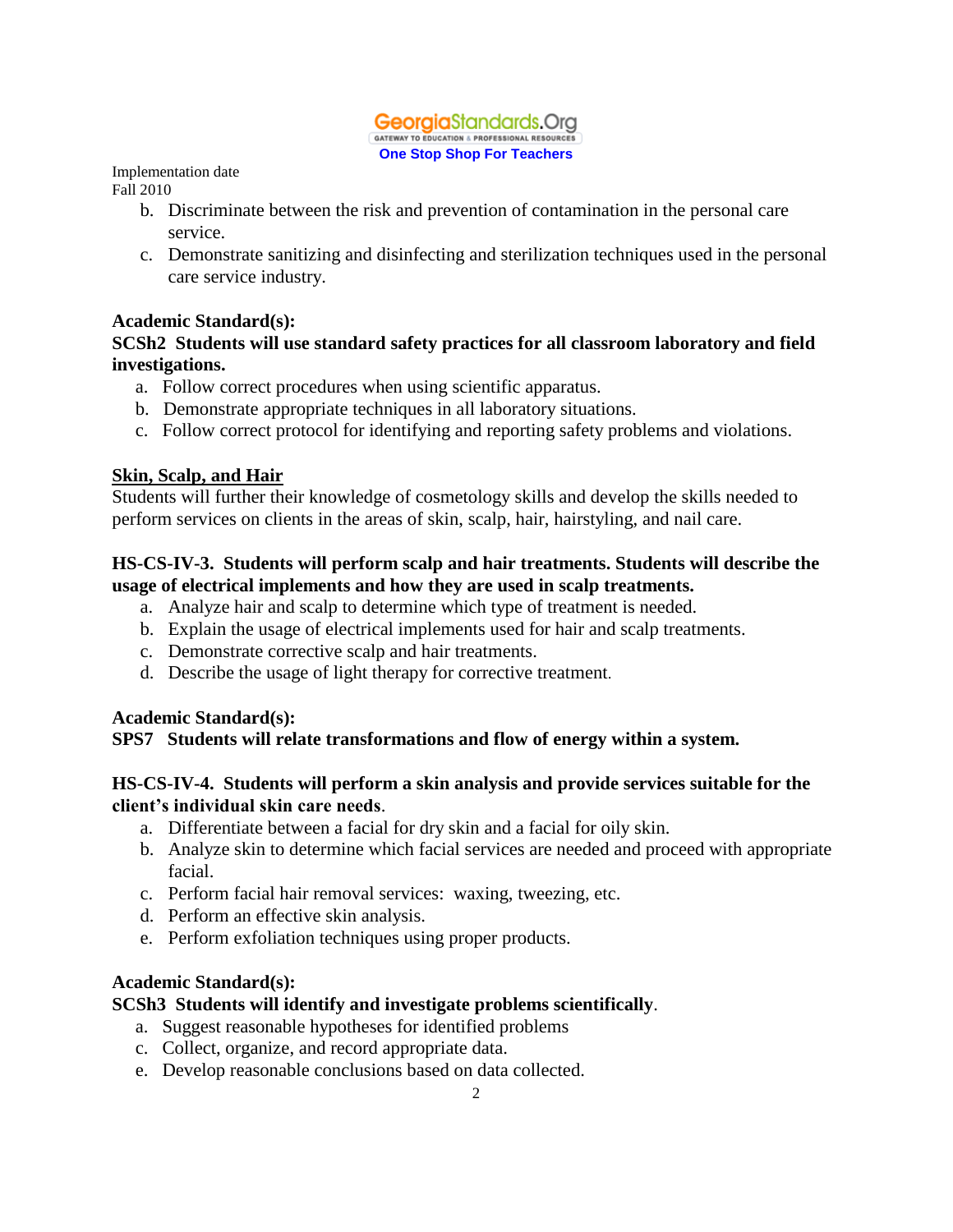

> f. Evaluate whether conclusions are reasonable by reviewing the process and checking against other available information.

## **Intermediate Hairstyling**

Students will demonstrate a variety of techniques used in thermal hairstyling using thermal tools to create wearable styles. Students will further develop an understanding by building on basic foundation skills covered in previous courses on thermal hairstyling. Students will demonstrate artificial hairstyling techniques. The student will be able to determine which types of services to provide according to the client's own preferences. Safety practices for all electrical equipment will be maintained.

#### **HS-CS-IV-5. Students will develop an understanding on the tools used in thermal hair styling and will perform thermal hair curling techniques on clients/mannequins**.

- a. Define thermal waving.
- b. Compare and contrast electrical and non-electrical thermal irons.
- c. Describe safety measures used when working with thermal irons.
- d. Label the parts of a thermal iron.
- e. Demonstrate proper procedure for thermal waving.
- f. Demonstrate thermal curling techniques on a variety of hair textures and lengths (short, medium, fine, coarse, etc.)

## **HS-CS-IV-6. Students will demonstrate the technique of thermal hair pressing, use a pressing comb, and be able to choose soft, medium or hard press to reach the desired style.**

- a. Define thermal pressing.
- b. Describe the different types of pressing combs and their structure.
- c. Distinguish between soft, medium, and hard press.

#### **HS-CS-IV-7. Students will be able to perform blow-dry styling techniques to achieve desired style with the proper use of blow-dry styling tools such as brushes, blow-dryer attachments, and styling aids.**

- a. Create a hairstyle to accentuate face shape.
- b. Demonstrate the use of a diffuser and concentrator to maximize style.
- c. Demonstrate blow-dry styling using a variety of styling brushes (round, vented, etc.).
- d. Demonstrate blow-dry styling on curly hair.

#### **HS-CS-IV-8. Students will provide hair services including shampoo and styling of different types of artificial hair.**

a. Demonstrate procedure for fitting, cleaning, shaping, and styling all types of human hair and synthetic wigs and hair pieces.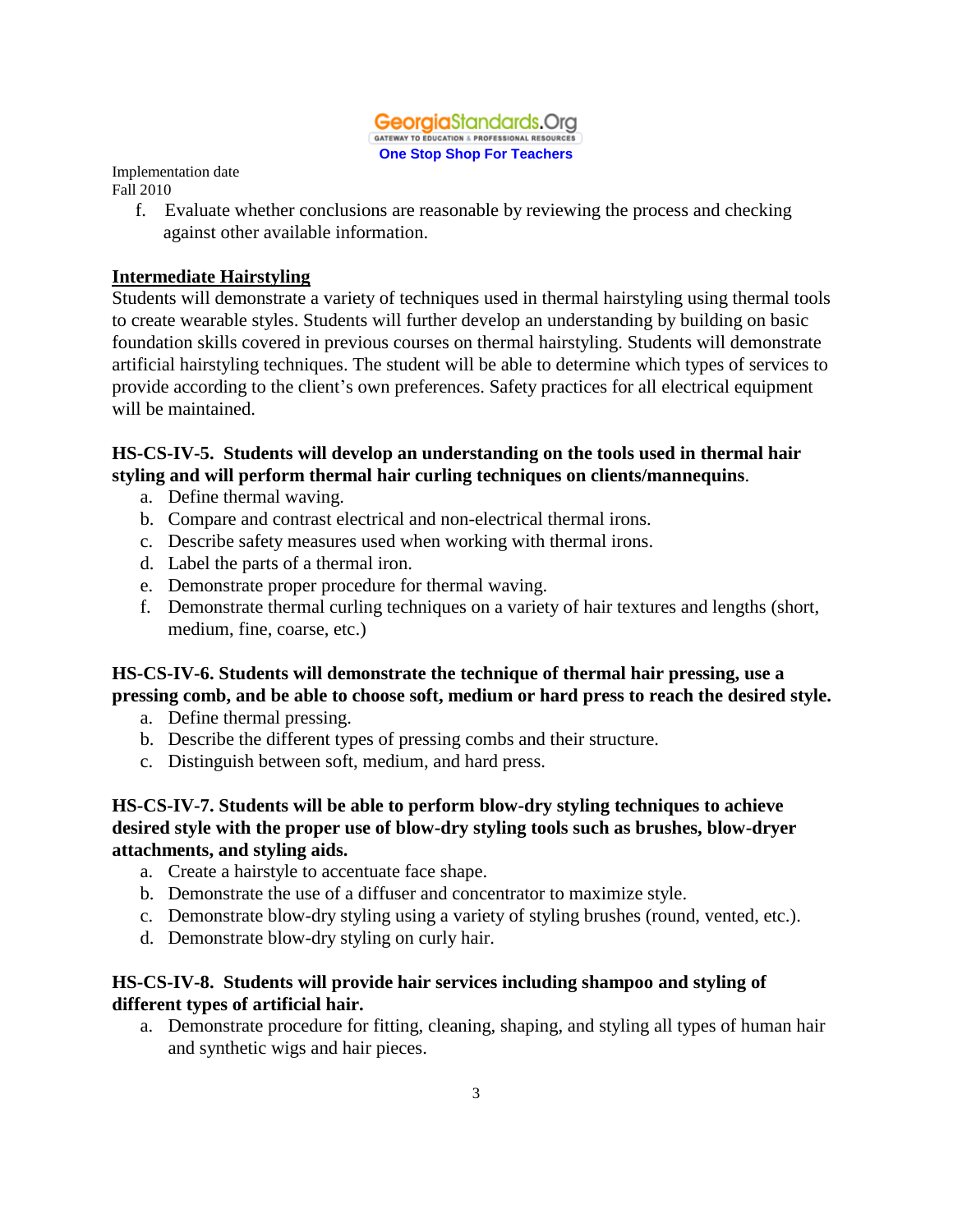

#### **Nail Care Services**

Students will strengthen their basic nail care services as well as expand the services to include artificial nail enhancements. Students will identify nail care services that should be performed or referred to a physician. Students will practice safety and sanitation practices for pre- and postmanicuring and pedicuring services.

#### **HS-CS- IV-9. Students will distinguish between nail disorders and irregularities of the nail as well as recognize the need to refer clients to a physician.**

- a. Describe a healthy nail.
- b. Identify the diseases of the hands and feet and recognize diseases that should not be treated in the salon.

#### **Academic Standard(s):**

#### **SAP1 Students will analyze anatomical structures in relationship to their physiological functions.**

- a. Apply correct terminology when explaining the orientation of body parts and regions.
- e. Describe how structure and function are related in terms of cell and tissue types.

#### **SCSh6 Students will communicate scientific investigations and information clearly.**

#### **HS-CS-IV-10. Students will perform nail care services to include manicures and pedicures. (hand, arm, and foot massages)**

- a. Prepare a basic manicure table including material, equipment, and supplies used to perform a manicure.
- b. Demonstrate pre-service sanitation and post-service procedure.
- c. Demonstrate manicure services (basic, oil, French, etc.).
- d. Demonstrate hand and arm massage.
- e. Show nail polish application.
- f. Demonstrate basic pedicure services including foot massage and toenail polish application.

#### **HS-CS-IV-11. Students will perform acrylic (methacrylate) nail enhancement services including nail tips, nail forms, and overlays.**

- a. Identify the tools, equipment, and supplies used in acrylic nail services.
- b. Demonstrate basic nail tip application with pre and post service procedures.
- c. Explain acrylic (methacrylate) nail enhancements.
- d. Demonstrate acrylic (methacrylate) nail enhancements using nail forms, over tips, and natural nail.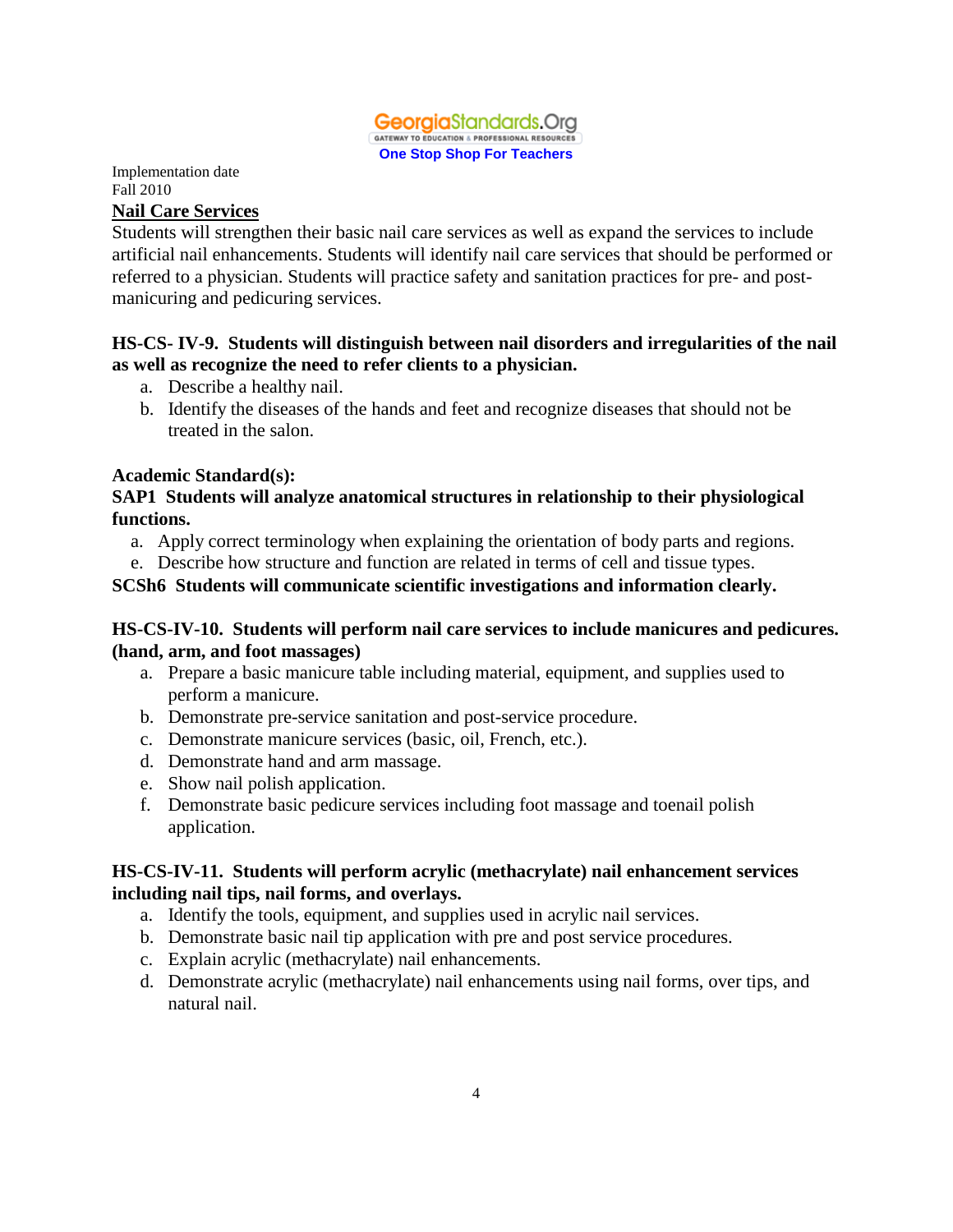

Implementation date Fall 2010 **Academic Standard(s): SPS6 Students will investigate the properties of solutions.** 

 a. Describe solutions in terms of \* solute/solvent

#### **HS-CS-IV-12. Students will display continuity of salon services they have previously mastered**.

a. Demonstrate application of skills through salon services via client or mannequin (hairstyling, chemical, skin, and nail services, etc.).

# **Reading Across the Curriculum**

#### **Reading Standard Comment**

After the elementary years, students engage in reading for learning. This process sweeps across all disciplinary domains, extending even to the area of personal they experience text in all genres and modes of discourse. In the study of various disciplines of learning (language arts, mathematics, science, social studies), students must learn through reading the communities of discourse of each of those disciplines. Each subject has its own specific vocabulary, and for students to excel in all subjects, they must learn the specific vocabulary of those subject areas in context.

Beginning with the middle grades years, students begin to self-select reading materials based on personal interests established through classroom learning. Students become curious about science, mathematics, history, and literature as they form contexts for those subjects related to their personal and classroom experiences. As students explore academic areas through reading, they develop favorite subjects and become confident in their verbal discourse about those subjects.

Reading across curriculum content develops both academic and personal interests in students. As students read, they develop both content and contextual vocabulary. They also build good habits for reading, researching, and learning. The Reading Across the Curriculum standard focuses on the academic and personal skills students acquire as they read in all areas of learning.

Students will enhance reading in all curriculum areas by:

- a. Reading in all curriculum areas
	- Read a minimum of 25 grade-level appropriate books per year from a variety of subject disciplines and participate in discussions related to curricular learning in all areas.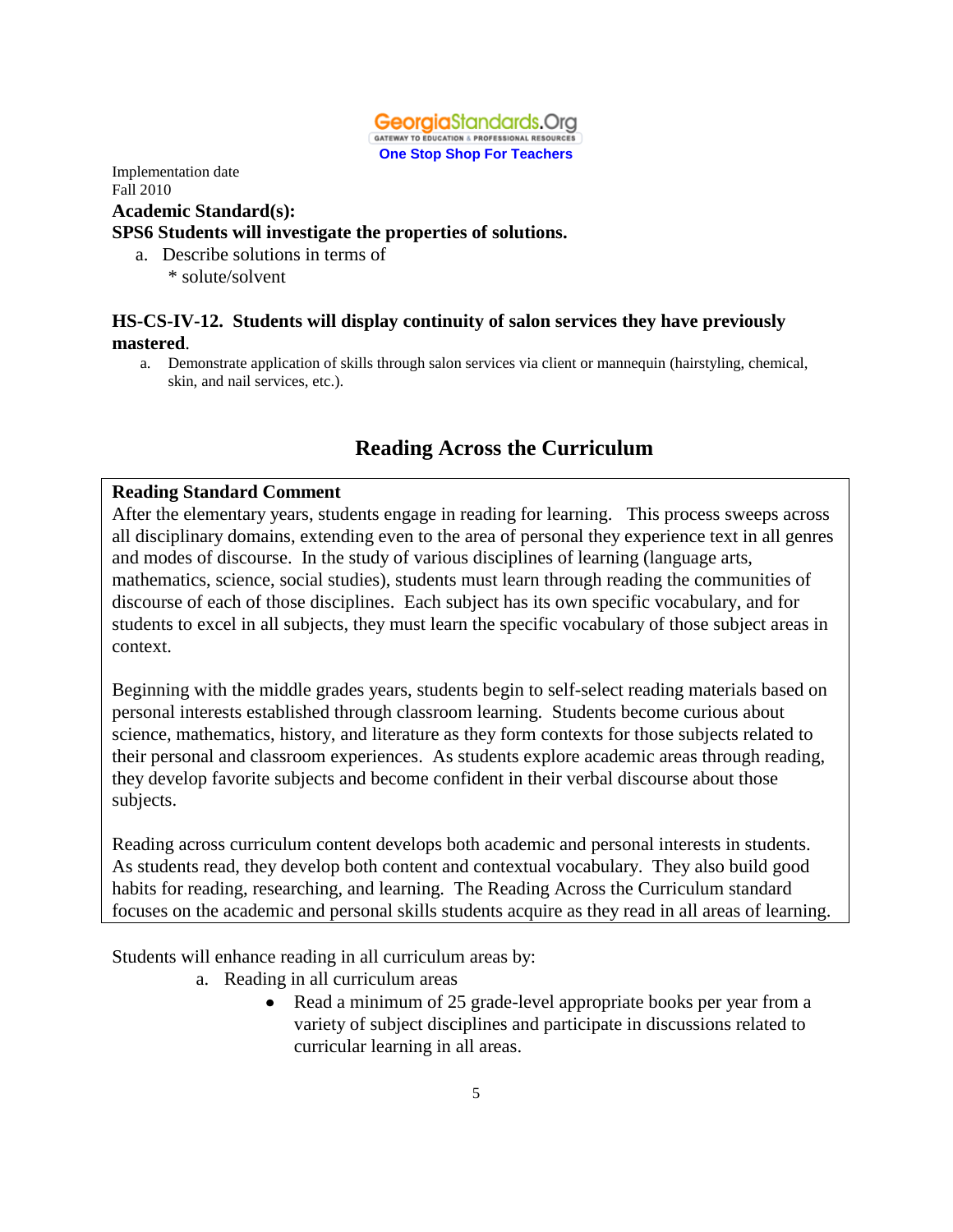

- Read both informational and fictional texts in a variety of genres and modes of discourse.
- Read technical texts related to various subject areas.
- b. Discussing books
	- Discuss messages and themes from books in all subject areas.
	- Respond to a variety of texts in multiple modes of discourse.
	- Relate messages and themes from one subject area to messages and themes in another area.
	- Evaluate the merit of texts in every subject discipline.
	- Examine author's purpose in writing.
	- Recognize the features of disciplinary texts.
- c. Building vocabulary knowledge
	- Demonstrate an understanding of contextual vocabulary in various subjects.
	- Use content vocabulary in writing and speaking.
	- Explore understanding of new words found in subject area texts.
- d. Establishing context
	- Explore life experiences related to subject area content.
	- Discuss in both writing and speaking how certain words are subject area related.
	- Determine strategies for finding content and contextual meaning for unknown words.

#### **CTAE Foundation Skills**

The Foundation Skills for Career, Technical and Agricultural Education (CTAE) are critical competencies that students pursuing any career pathway should exhibit to be successful. As core standards for all career pathways in all program concentrations, these skills link career, technical and agricultural education to the state's academic performance standards.

The CTAE Foundation Skills are aligned to the foundation of the U. S. Department of Education's 16 Career Clusters. Endorsed by the National Career Technical Education Foundation (NCTEF) and the National Association of State Directors of Career Technical Education Consortium (NASDCTEc), the foundation skills were developed from an analysis of all pathways in the sixteen occupational areas. These standards were identified and validated by a national advisory group of employers, secondary and postsecondary educators, labor associations, and other stakeholders. The Knowledge and Skills provide learners a broad foundation for managing lifelong learning and career transitions in a rapidly changing economy.